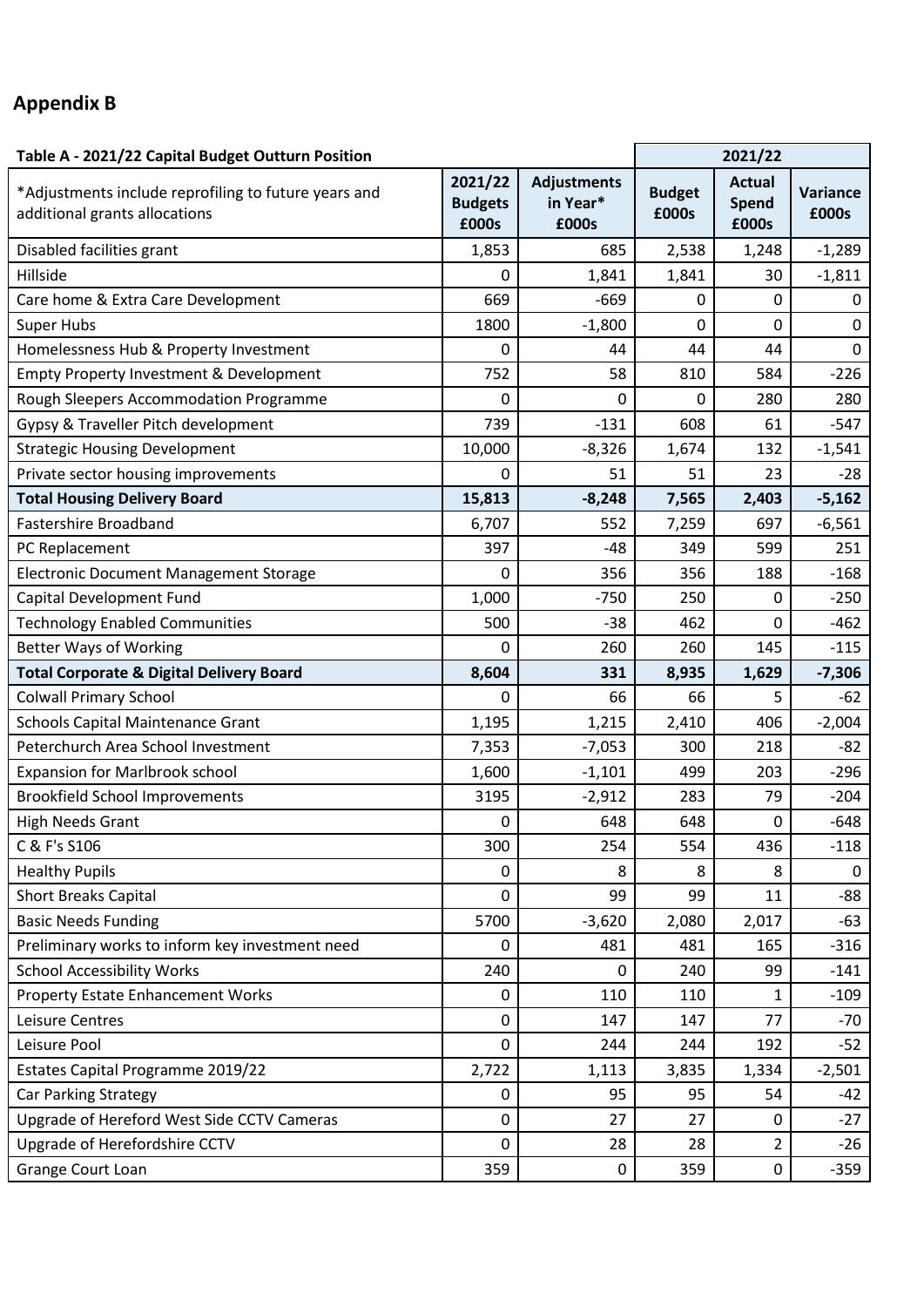| <b>Hereford Library</b>                                                             | 0      | 203       | 203    | 3           | $-200$    |
|-------------------------------------------------------------------------------------|--------|-----------|--------|-------------|-----------|
| Temporary school accommodation replacement                                          | 150    | 300       | 450    | 0           | $-450$    |
| <b>Total Schools &amp; Corporate Property Delivery Board</b>                        | 22,814 | $-9,646$  | 13,168 | 5,309       | $-7,859$  |
| Local Transport Plan (LTP)                                                          | 12,272 | 3,194     | 15,466 | 15,466      | 0         |
| Pothole & Challenge Fund 20/21                                                      | 0      | 2,363     | 2,363  | 2,296       | $-67$     |
| <b>Priority Flood Repair Works</b>                                                  | 0      | 853       | 853    | 254         | $-598$    |
| E & P's S106                                                                        | 750    | 34        | 784    | 359         | $-425$    |
| Extra Ordinary Highways Maintenance & Biodiversity Net<br>Gain                      | 2,299  | $-930$    | 1,369  | 17          | $-1,352$  |
| <b>Investment in Infrastructure Assets</b>                                          | 0      | 1,057     | 1,057  | 930         | $-126$    |
| Highway asset management                                                            | 1,000  | 868       | 1,868  | 1,825       | -44       |
| <b>Total Highways Maintenance Delivery Board</b>                                    | 16,321 | 7,438     | 23,759 | 21,147      | $-2,612$  |
| <b>Integrated Wetlands</b>                                                          | 800    | $-25$     | 775    | 625         | $-150$    |
| Marches Renewable Energy Grant                                                      | 120    | 141       | 261    | 232         | $-29$     |
| <b>Solar Photovoltaic Panels</b>                                                    | 1,286  | $-936$    | 350    | 57          | $-293$    |
| <b>SEPUBU Grant</b>                                                                 | 0      | 101       | 101    | 0           | $-101$    |
| <b>Warm Homes Fund</b>                                                              | 0      | 469       | 469    | 89          | $-381$    |
| <b>Schools Transport Route Planning</b>                                             | 15     | 1         | 16     | 15          | $-1$      |
| Air Quality Monitoring Station Resource Improvements                                | 140    | 52        | 192    | 0           | $-192$    |
| Green Homes Grant - Local Authority Delivery                                        | 0      | 1,820     | 1,820  | 29          | $-1,791$  |
| Sustainable Landscape Sustainable Places                                            | 0      | 31        | 31     | 31          | 0         |
| <b>Total Environment &amp; Sustainability Delivery Board</b>                        | 2,361  | 1,655     | 4,016  | 1,079       | $-2,937$  |
| Hereford Enterprise Zone                                                            | 1,965  | 371       | 2,336  | 979         | $-1,357$  |
| Hereford Enterprise Zone - Further funded dev                                       | 0      | 135       | 135    | 135         | 0         |
| Hereford Enterprise Zone - Infrastructure Works                                     | 0      | 675       | 675    | 675         | $\Omega$  |
| Herefordshire Enterprise Zone Shell Store                                           | 0      | 393       | 393    | 115         | $-278$    |
| Marches Business Investment Programme                                               | 893    | 358       | 1,250  | 1,184       | $-67$     |
| Employment Land & Incubation Space in Market Towns                                  | 10,838 | $-10,838$ | 0      | 0           | $\pmb{0}$ |
| Leominster Heritage Action Zone                                                     | 841    | 169       | 1,009  | 167         | $-842$    |
| Safer Streets / CCTV                                                                | 0      | 278       | 278    | 0           | $-278$    |
| Stronger Towns Fund - Hereford Museum & Art Gallery<br>Redevelopment                | 0      | 250       | 250    | 2           | $-248$    |
| Stronger Towns Fund - Maylord Orchard Redevelopment<br>and Learning Resource Centre | 0      | 150       | 150    | 1           | $-149$    |
| Development Partnership activities                                                  | 3,268  | $-2,922$  | 346    | $\mathbf 0$ | $-346$    |
| <b>Total Economic Development Delivery Board</b>                                    | 17,804 | $-10,982$ | 6,822  | 3,257       | $-3,565$  |
| Hereford City Centre Transport Package                                              | 3,353  | $-1,564$  | 1,789  | 989         | $-800$    |
| Hereford City Centre Improvements (HCCI)                                            | 3,000  | $-1,075$  | 1,925  | 1,794       | $-131$    |
| Hereford ATMs and Super Cycle Highway                                               | 0      | 1,000     | 1,000  | 0           | $-1,000$  |
| <b>Emergency Active travel Fund</b>                                                 | 0      | 119       | 119    | $\mathbf 0$ | $-119$    |
| Passenger Transport Fleet (Electric)                                                | 7,800  | $-7,800$  | 0      | 0           | 0         |
| <b>Total Transport &amp; Place Making Delivery Board</b>                            | 14,153 | $-9,321$  | 4,832  | 2,783       | $-2,049$  |
|                                                                                     |        |           |        |             |           |
| <b>Total</b>                                                                        | 97,870 | $-28,800$ | 69,097 | 37,607      | $-31,490$ |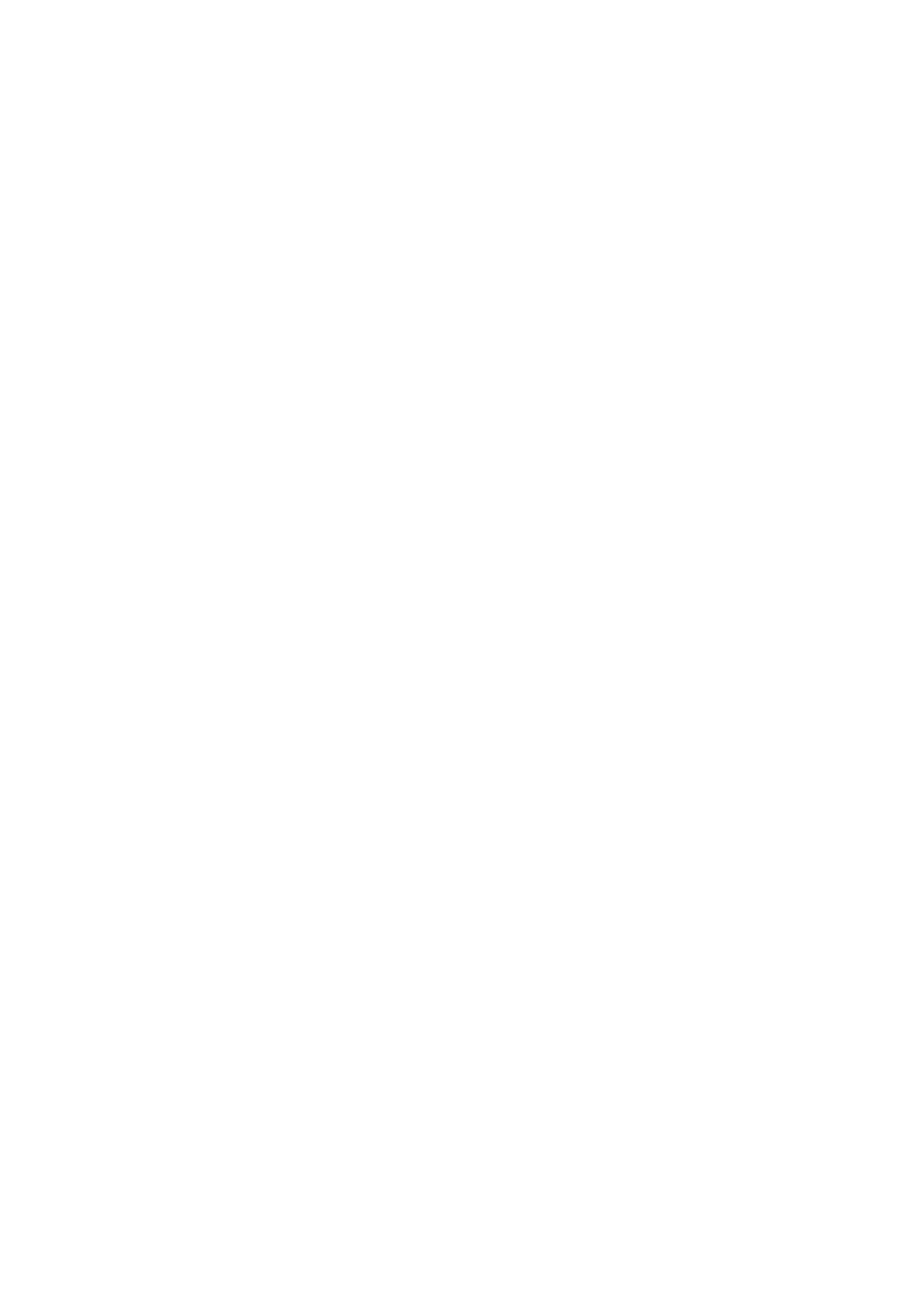## **Table B – Reprofiled budget details**

|                | $2021/22$   2022/23   2023/24 |                | 2024/25        |               |
|----------------|-------------------------------|----------------|----------------|---------------|
| <b>Budgets</b> | <b>Budgets</b>                | <b>Budgets</b> | <b>Budgets</b> |               |
| Adj            | Adj                           | Adj            | Adj            | <b>Reason</b> |
| £000s          | £000s                         | £000s          | £000s          |               |

**Schools & Corporate Property Delivery Board**

| Peterchurch Area School Investment                                     | $-7,350$  |       | 7,350  |       | Due to feasibility options and discussions taking longer than planned,<br>commissioning of detailed design was later than planned. Spend profile now<br>reflects Cabinet approval for RIBA Stage 3 design and estimated programmed<br>delivery of new building.                                                                                                                                                                                                                                      |
|------------------------------------------------------------------------|-----------|-------|--------|-------|------------------------------------------------------------------------------------------------------------------------------------------------------------------------------------------------------------------------------------------------------------------------------------------------------------------------------------------------------------------------------------------------------------------------------------------------------------------------------------------------------|
| <b>Brookfield School Improvements</b>                                  | $-3,520$  | 3,520 |        |       | Detailed design phase took longer than estimated and therefore<br>commencement of contract tendering was later than planned. Spend profile<br>now reflects paused construction programme for the works at Brookfield<br>School.                                                                                                                                                                                                                                                                      |
| Estates Capital Programme 2019/22                                      | $-893$    | 943   | $-40$  | $-10$ | Spend profile revised to reflect project delays starting works at Shire Hall.                                                                                                                                                                                                                                                                                                                                                                                                                        |
| <b>Basic Needs Funding</b>                                             | $-4,811$  | 1,426 | 3,385  |       | A plan is in place to build capacity across the county. Feasibility studies (17)<br>have been commissioned the reports of which are due back in autumn. These<br>will inform the delivery stage which will require further Cabinet decision(s).<br>Commissioning for design and build will follow, but capital spend is not<br>anticipated this financial year.                                                                                                                                      |
| <b>Total Schools &amp; Corporate Property</b><br><b>Delivery Board</b> | $-16,574$ | 5,889 | 10,695 | $-10$ |                                                                                                                                                                                                                                                                                                                                                                                                                                                                                                      |
| <b>Corporate &amp; Digital Delivery Board</b>                          |           |       |        |       |                                                                                                                                                                                                                                                                                                                                                                                                                                                                                                      |
| Fastershire Broadband                                                  | $-313$    | 313   |        |       | Fastershire budget has been realigned to meet expected spend by suppliers<br>as contracted lot areas are completed and milestones met. Funding is issued<br>only on actual and agreed expenditure based on milestone payments<br>therefore dependent on delivery by suppliers - the forecast takes account of<br>expected expenditure with allows for time for claims to be submitted and<br>assured by the council. The expenditure could increase if the supplier<br>delivers the network quicker. |
| PC Replacement                                                         | $-349$    | 349   |        |       | To reflect previous annual role out of PC replacement.                                                                                                                                                                                                                                                                                                                                                                                                                                               |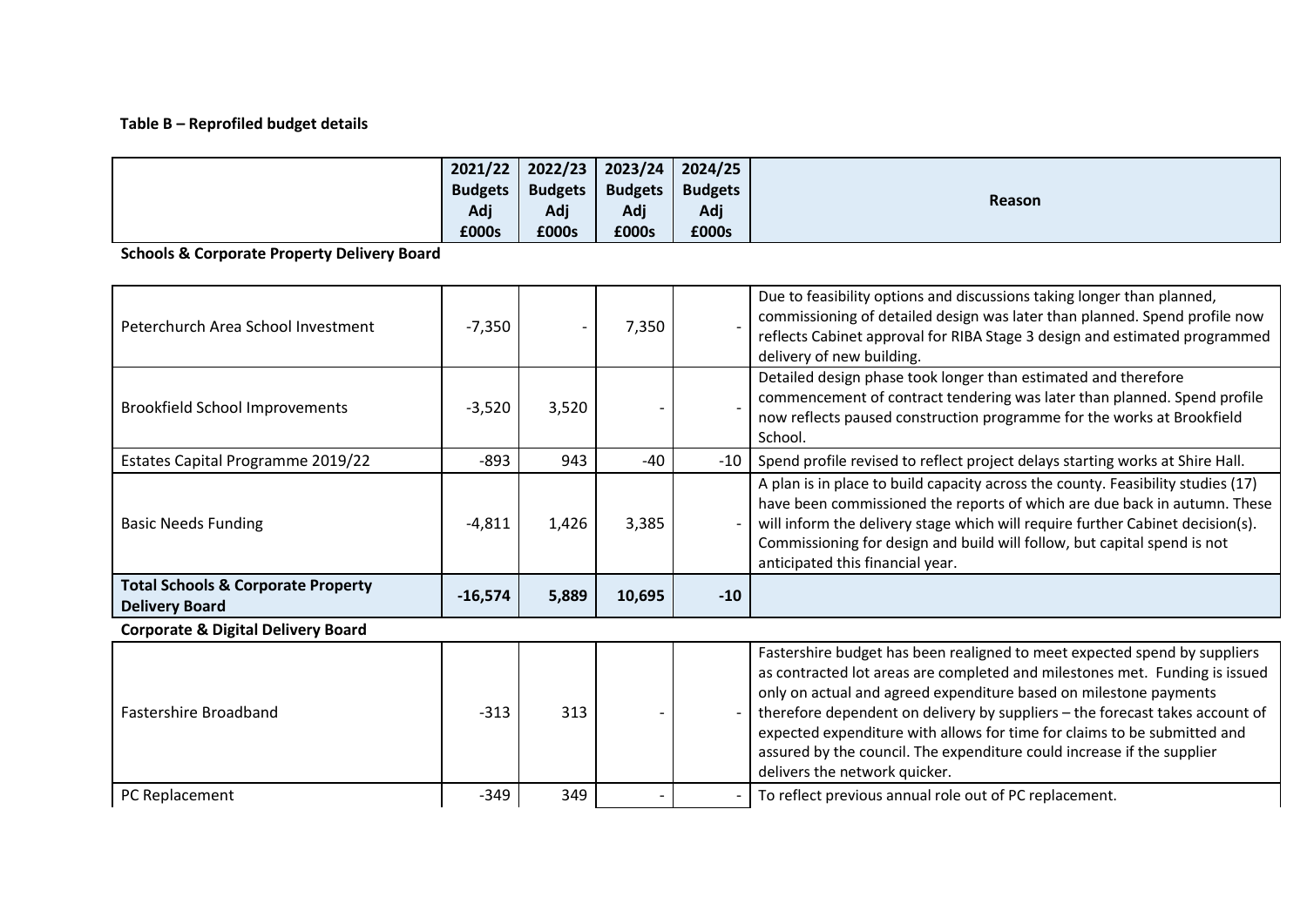| Capital Development Fund                            | $-750$    | 750       |        |              | Revolving Fund - identifying new schemes which anticipate may not start<br>until 22/23                                                                                                                                                                                                                                                   |
|-----------------------------------------------------|-----------|-----------|--------|--------------|------------------------------------------------------------------------------------------------------------------------------------------------------------------------------------------------------------------------------------------------------------------------------------------------------------------------------------------|
| <b>Technology Enabled Communities</b>               | $-1,000$  | 1,000     |        |              | Spend profile reflects the current delivery aspirations.                                                                                                                                                                                                                                                                                 |
| <b>Better Ways of Working</b>                       | $-568$    | 568       |        |              | Ryefield project will begin later than planned.                                                                                                                                                                                                                                                                                          |
| <b>Total Corporate &amp; Digital Delivery Board</b> | $-2,979$  | 2,979     | 0      | $\mathbf{0}$ |                                                                                                                                                                                                                                                                                                                                          |
| <b>Housing Delivery Board</b>                       |           |           |        |              |                                                                                                                                                                                                                                                                                                                                          |
| Care home & Extra Care Development                  | $-919$    | $-12,031$ | 8,150  | 4,800        | Spend profile reflects the current delivery aspirations for the new Care<br>Facility.                                                                                                                                                                                                                                                    |
| Hillside                                            | $-150$    | 150       |        |              | Delivery of final works expected in following year due to delay starting with<br>covid.                                                                                                                                                                                                                                                  |
| <b>Super Hubs</b>                                   | $-2,000$  | 2,000     |        |              | Project delayed due to Covid-19 lockdowns delaying our plans to engage with<br>communities and key stakeholders. Project currently in the options and<br>feasibility stage of development.                                                                                                                                               |
| <b>Empty Property Investment &amp; Development</b>  | $-788$    | 788       |        |              | Spending realigned to reflect the current known position, delays in getting<br>capita spend approved have meant some schemes have fallen by the way<br>side.                                                                                                                                                                             |
| Gypsy & Traveller Pitch development                 | $-575$    | 575       |        |              | Spend profile adjusted to reflect expected delivery.                                                                                                                                                                                                                                                                                     |
| Private sector housing improvements                 | $-146$    | 146       |        |              | Spend profile adjusted to reflect expected delivery.                                                                                                                                                                                                                                                                                     |
| <b>Strategic Housing Development</b>                | $-8,319$  |           | 8,319  |              | Spending profile revised to reflect the current delivery programme for<br>housing development. However, the exploration of potential third party<br>owned sites which offer a proceedable solution for developing housing may<br>require further revision of the spending profile.                                                       |
| <b>Total Housing Delivery Board</b>                 | $-12,897$ | $-8,372$  | 16,469 | 4,800        |                                                                                                                                                                                                                                                                                                                                          |
| <b>Transport &amp; Place Making Delivery Board</b>  |           |           |        |              |                                                                                                                                                                                                                                                                                                                                          |
| Hereford City Centre Transport Package              | $-2,820$  | $-120$    | 2,940  |              | Spend profile revised to reflect revised delivery programme for development<br>public realm and transport hub projects and subsequent programme for<br>delivery following internal review of project finances in 2020/21.                                                                                                                |
| Hereford City Centre Improvement                    | $-2,397$  | 1,447     | 950    |              | Spend profile is revised to reflect revised delivery programme of High Town<br>refurbishment and development of additional area around Broad Street and<br>King Street areas based on progress in 2020/21 on design review and<br>streetscape elements. Further review of approach to delivering remaining<br>elements being undertaken. |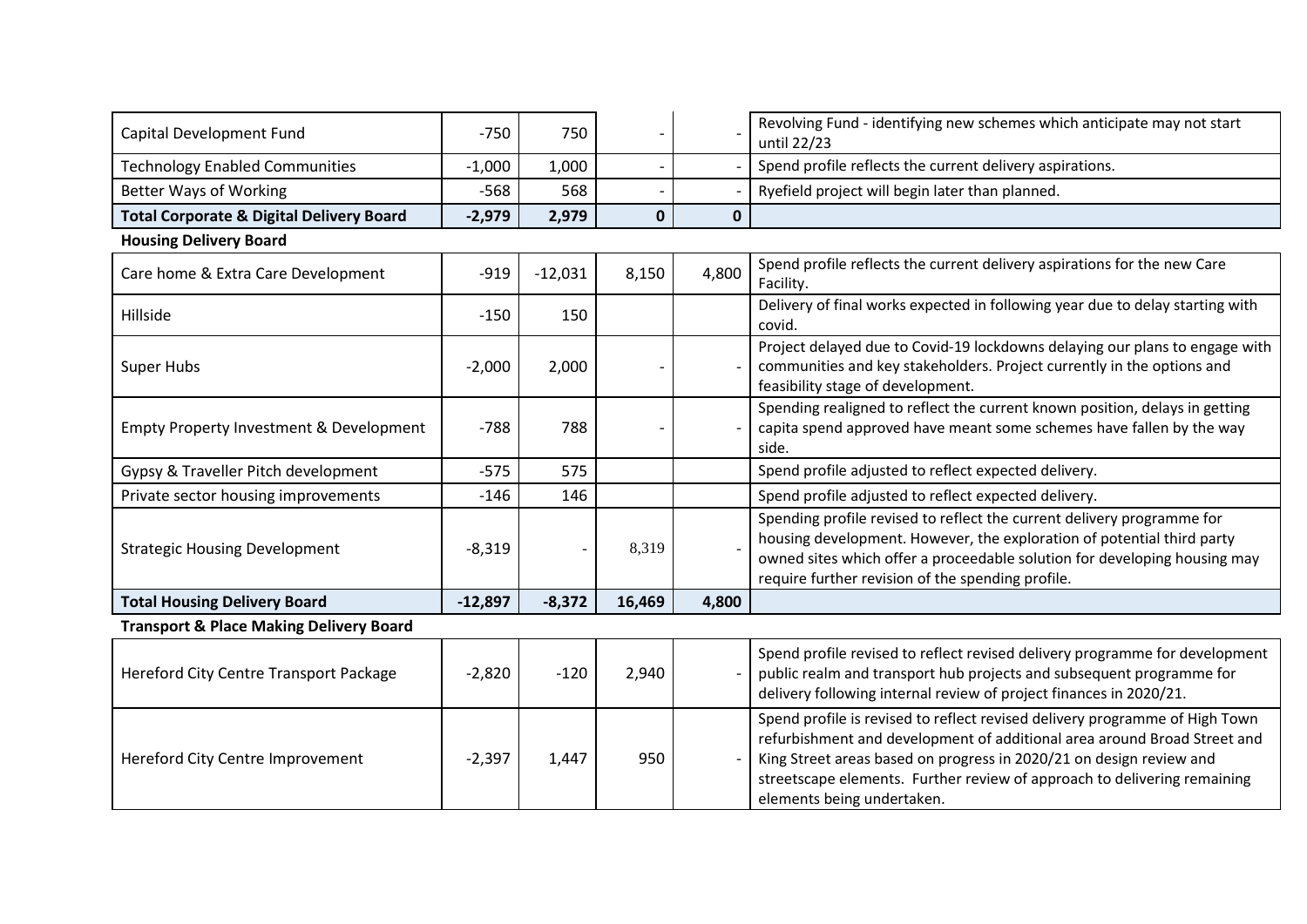| Passenger Transport Fleet                                              | $-7,800$  | $-7,800$ |       | 15,600       | Spend profile revised as grant funding has not yet been secured.                                                                                                                                                                                                                                                                                                                                                             |
|------------------------------------------------------------------------|-----------|----------|-------|--------------|------------------------------------------------------------------------------------------------------------------------------------------------------------------------------------------------------------------------------------------------------------------------------------------------------------------------------------------------------------------------------------------------------------------------------|
| Extra Ordinary Highways Maintenance &<br><b>Biodiversity Net Gain</b>  | $-930$    | 930      |       |              | Spend profile adjusted to reflect expected delivery.                                                                                                                                                                                                                                                                                                                                                                         |
| <b>Total Transport &amp; Place Making Delivery</b><br><b>Board</b>     | $-13,947$ | $-5,543$ | 3,890 | 15,600       |                                                                                                                                                                                                                                                                                                                                                                                                                              |
| <b>Environment &amp; Sustainability Delivery</b>                       |           |          |       |              |                                                                                                                                                                                                                                                                                                                                                                                                                              |
| <b>Board</b>                                                           |           |          |       |              |                                                                                                                                                                                                                                                                                                                                                                                                                              |
| <b>Integrated Wetlands</b>                                             | $-1,159$  | 1,159    |       |              | Due to the time frame involved in negotiating and purchasing land which will<br>then takes us into winter months when the work to create wetlands is not<br>advised due to weather                                                                                                                                                                                                                                           |
| Solar Photovoltaic Panels                                              | $-1,142$  | 1,142    |       |              | Going through governance at the moment - trying to do PV on schools and<br>once they have got some pilot schools more schools will come on board in<br>year $2/3$                                                                                                                                                                                                                                                            |
| <b>SEPUBU Grant</b>                                                    | $-255$    | 255      |       |              | A number of envisaged grant projects have not being realised in the<br>Herefordshire area as a result of both the flooding of early 2020 and then the<br>pandemic. The project team is working with other Council officers and<br>partners to identify other buildings for grant, however this will mean spend<br>being pushed into 2022-23 as allowed under out grant offer. The project is<br>due to complete in May 2023. |
| Air Quality Monitoring Station Resource<br>Improvements                | 52        | $-26$    | $-26$ |              | Spend profile adjusted to reflect expected delivery.                                                                                                                                                                                                                                                                                                                                                                         |
| <b>Total Environment &amp; Sustainability Delivery</b><br><b>Board</b> | $-2,504$  | 2,530    | $-26$ | $\mathbf{0}$ |                                                                                                                                                                                                                                                                                                                                                                                                                              |
| <b>Economic Development Delivery Board</b>                             |           |          |       |              |                                                                                                                                                                                                                                                                                                                                                                                                                              |
| Hereford Enterprise Zone                                               | $-500$    | 500      |       |              | Due to delays of commencing works in 20/21, delivery is expected to go into<br>the start of the following year.                                                                                                                                                                                                                                                                                                              |
| Marches Business Investment Programme                                  | $-128$    | $-76$    | 205   |              | The monies are profiled until June 2023 in line with our MHCLG contract.<br>Interest in the scheme is high and therefore we have re-profiled in line with<br>current commitments/ approvals                                                                                                                                                                                                                                  |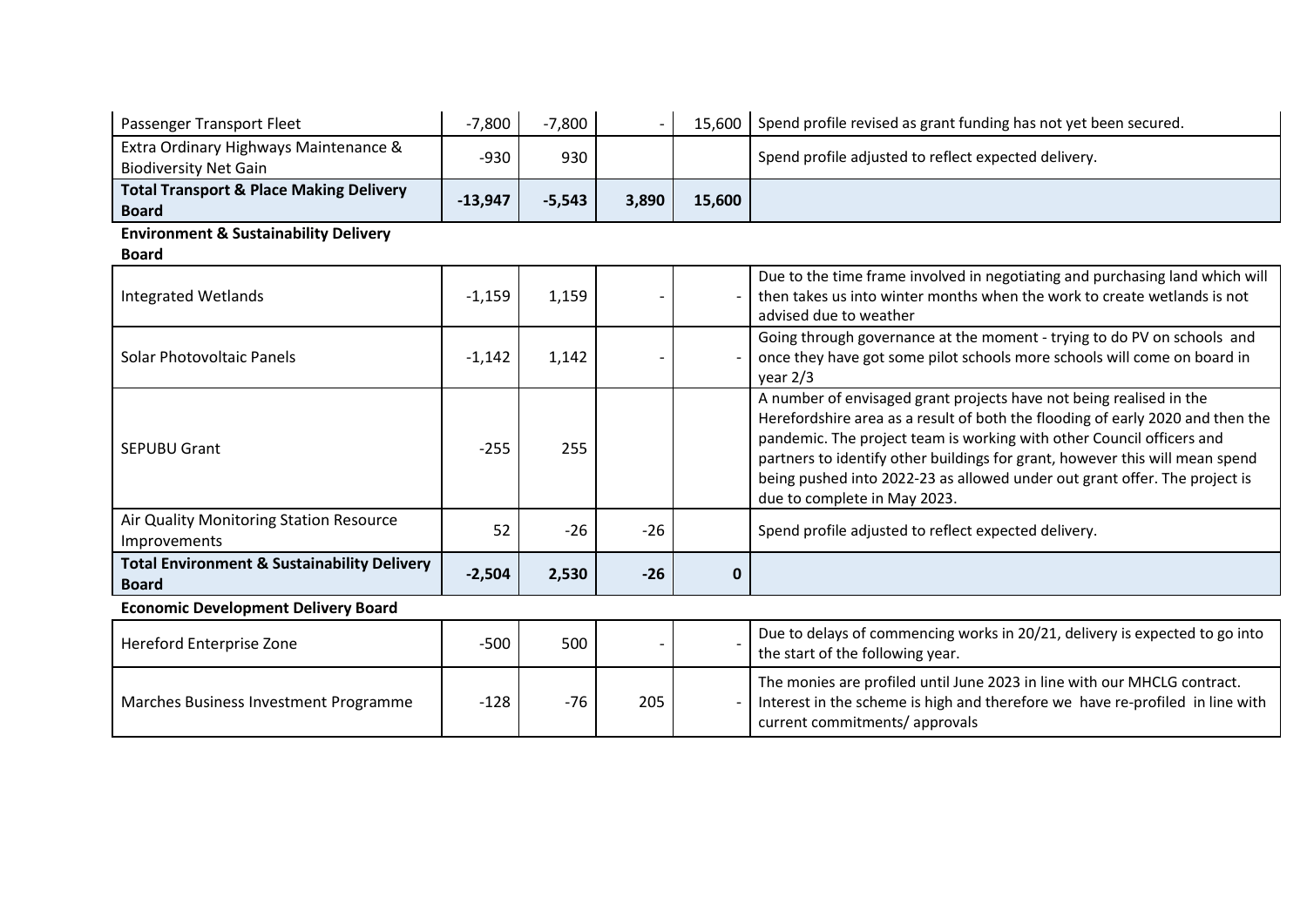| Employment Land & Incubation Space in<br><b>Market Towns</b> | $-11,781$ | 6,199  | 4,837  | 745 | We are aiming to finalise and seek cabinet approval for the five market town<br>Economic Development Investment Plans in October, and finalise the outline<br>business cases for projects seeking funding through the Employment Land<br>and Business Space Capital Programme allocation. Thereafter, we will seek<br>to develop the full business cases as soon as possible. However a range of<br>technical advice will be required such as land valuations, site surveys,<br>architectural support in order to finalising the projects. In a number of cases<br>third party land acquisitions or permissions such as planning permission is<br>likely to be required. As such, it is unlikely that any significant capital<br>expenditure could be incurred before 2021/22 |
|--------------------------------------------------------------|-----------|--------|--------|-----|-------------------------------------------------------------------------------------------------------------------------------------------------------------------------------------------------------------------------------------------------------------------------------------------------------------------------------------------------------------------------------------------------------------------------------------------------------------------------------------------------------------------------------------------------------------------------------------------------------------------------------------------------------------------------------------------------------------------------------------------------------------------------------|
| Leominster Heritage Action Zone                              | 73        | $-447$ | 374    |     | A national delay to the commencement of the Heritage Action Zone<br>programme (for all Heritage Action Zones) due to Covid 19 impacted delivery,<br>with funds re-profiled into future years.                                                                                                                                                                                                                                                                                                                                                                                                                                                                                                                                                                                 |
| Development Partnership Activities                           | $-6,572$  | 1,154  | 5,418  |     | Budgets re-profiled to reflect the delay in taking forward DRP projects<br>primarily due to Covid 19. For example a decision regarding the<br>development of student accommodation at the Hereford Football Club site,<br>and progressing development option assessments of sites along the City Link<br>Road and on College Road Campus have been paused until the impacts of<br>Covid 19 are better known.                                                                                                                                                                                                                                                                                                                                                                  |
| <b>Total Economic Development Delivery</b><br><b>Board</b>   | $-18,908$ | 7,330  | 10,833 | 745 |                                                                                                                                                                                                                                                                                                                                                                                                                                                                                                                                                                                                                                                                                                                                                                               |
| <b>Highways Maintenance Delivery Board</b>                   |           |        |        |     |                                                                                                                                                                                                                                                                                                                                                                                                                                                                                                                                                                                                                                                                                                                                                                               |
| <b>Priority Flood Repair Works</b>                           | $-1,627$  | 1,627  |        |     | Spend profile adjusted to reflect expected delivery.                                                                                                                                                                                                                                                                                                                                                                                                                                                                                                                                                                                                                                                                                                                          |
| <b>Total Highways Maintenance Delivery</b><br><b>Board</b>   | $-1,627$  | 1,627  | O      | 0   |                                                                                                                                                                                                                                                                                                                                                                                                                                                                                                                                                                                                                                                                                                                                                                               |

| <b>Total</b> |
|--------------|
|--------------|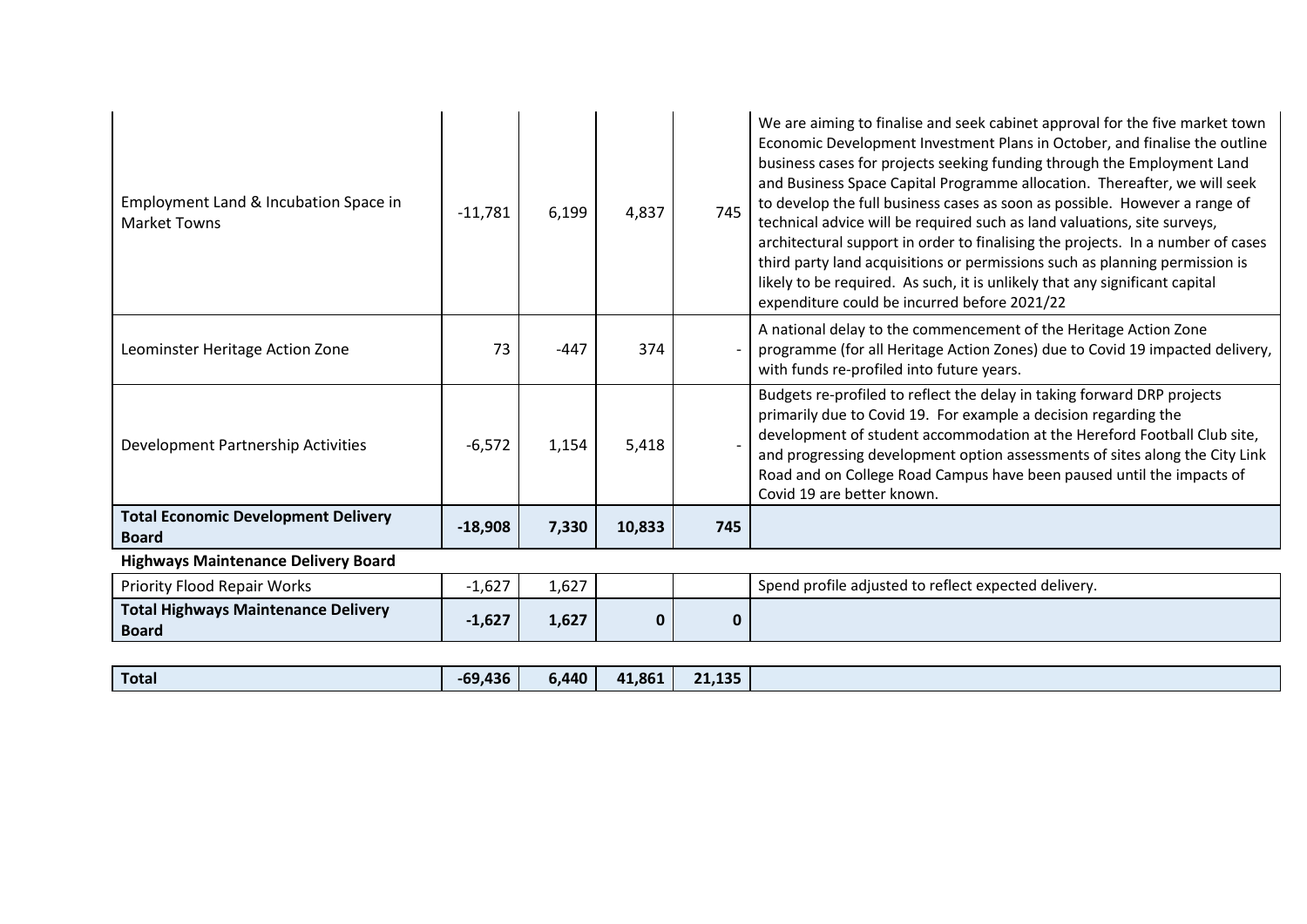|                                                               | <b>Prior</b>          | 2021/22     | 2022/2<br>3      | 2023/2<br>4      | 2024/25     | <b>Total</b><br>scheme |
|---------------------------------------------------------------|-----------------------|-------------|------------------|------------------|-------------|------------------------|
| <b>Scheme Name</b>                                            | <b>Years</b><br>£000s | budget      | budget           | budget           | budget      | budget                 |
|                                                               |                       | £000s       | £000s            | £000s            | £000s       | £000s                  |
| Disabled facilities grant                                     | 0                     | 2,538       | 2,000            | 2,000            | 2,000       | 8,538                  |
| Hillside                                                      | 559                   | 1,841       | 150              | 0                | 0           | 2,550                  |
| Care home & Extra Care<br>Development                         | $\mathbf 0$           | 0           | 1,050            | 8,150            | 4,800       | 14,000                 |
| <b>Super Hubs</b>                                             | $\mathbf 0$           | 0           | 2,000            | $\mathbf 0$      | 0           | 2,000                  |
| Homelessness Hub & Property<br>Investment                     | 60                    | 44          | 0                | $\boldsymbol{0}$ | 0           | 104                    |
| Empty Property Investment &<br>Development                    | $\mathbf 0$           | 810         | 1,088            | $\pmb{0}$        | 0           | 1,898                  |
| Unified Tech Fund - Digitising<br>Social Care Prog            | $\mathbf 0$           | $\mathbf 0$ | 75               | $\pmb{0}$        | 0           | 75                     |
| Rough Sleepers Accommodation<br>Programme                     | 0                     | 0           | 423              | 0                | 0           | 423                    |
| Gypsy & Traveller Pitch<br>development                        | 694                   | 608         | 575              | $\mathbf 0$      | 0           | 1,877                  |
| <b>Strategic Housing Development</b>                          | $\overline{7}$        | 1,674       | 10,000           | 8,319            | 0           | 20,000                 |
| Private sector housing<br>improvements                        | $\overline{2}$        | 51          | 146              | $\mathbf 0$      | 0           | 199                    |
| <b>Total Housing Delivery Board</b>                           | 1,322                 | 7,565       | 17,507           | 18,469           | 6,800       | 51,663                 |
| <b>Fastershire Broadband</b>                                  | 21,460                | 7,259       | 7,020            | $\pmb{0}$        | 0           | 35,738                 |
| PC Replacement                                                | 819                   | 349         | 349              | $\mathbf 0$      | 0           | 1,516                  |
| <b>Electronic Document</b><br><b>Management Storage</b>       | 24                    | 356         | $\Omega$         | 0                | 0           | 380                    |
| Capital Development Fund                                      | 0                     | 250         | 750              | $\mathbf 0$      | 0           | 1,000                  |
| <b>Technology Enabled</b><br>Communities                      | 38                    | 462         | 1.000            | $\Omega$         | $\Omega$    | 1,500                  |
| <b>Better Ways of Working</b>                                 | 22                    | 260         | 568              | $\mathbf 0$      | 0           | 850                    |
| <b>Total Corporate &amp; Digital</b><br><b>Delivery Board</b> | 22,363                | 8,935       | 9,686            | $\mathbf 0$      | $\mathbf 0$ | 40,984                 |
| <b>Colwall Primary School</b>                                 | 0                     | 66          | 0                | $\pmb{0}$        | 0           | 66                     |
| <b>Schools Capital Maintenance</b><br>Grant                   | 0                     | 2,410       | 1,195            | 1,195            | 1,195       | 5,995                  |
| Peterchurch Area School<br>Investment                         | 10                    | 300         | 3,193            | 7,350            | $\pmb{0}$   | 10,853                 |
| <b>Expansion for Marlbrook school</b>                         | 5,642                 | 499         | 0                | 0                | 0           | 6,141                  |
| <b>Brookfield School Improvements</b>                         | 141                   | 283         | 3,520            | $\pmb{0}$        | 0           | 3,945                  |
| <b>High Needs Grant</b>                                       | 0                     | 648         | 0                | $\pmb{0}$        | 0           | 648                    |
| C & F's S106                                                  | $\mathbf 0$           | 554         | 0                | $\pmb{0}$        | 0           | 554                    |
| <b>Healthy Pupils</b>                                         | 91                    | 8           | $\boldsymbol{0}$ | $\pmb{0}$        | 0           | 99                     |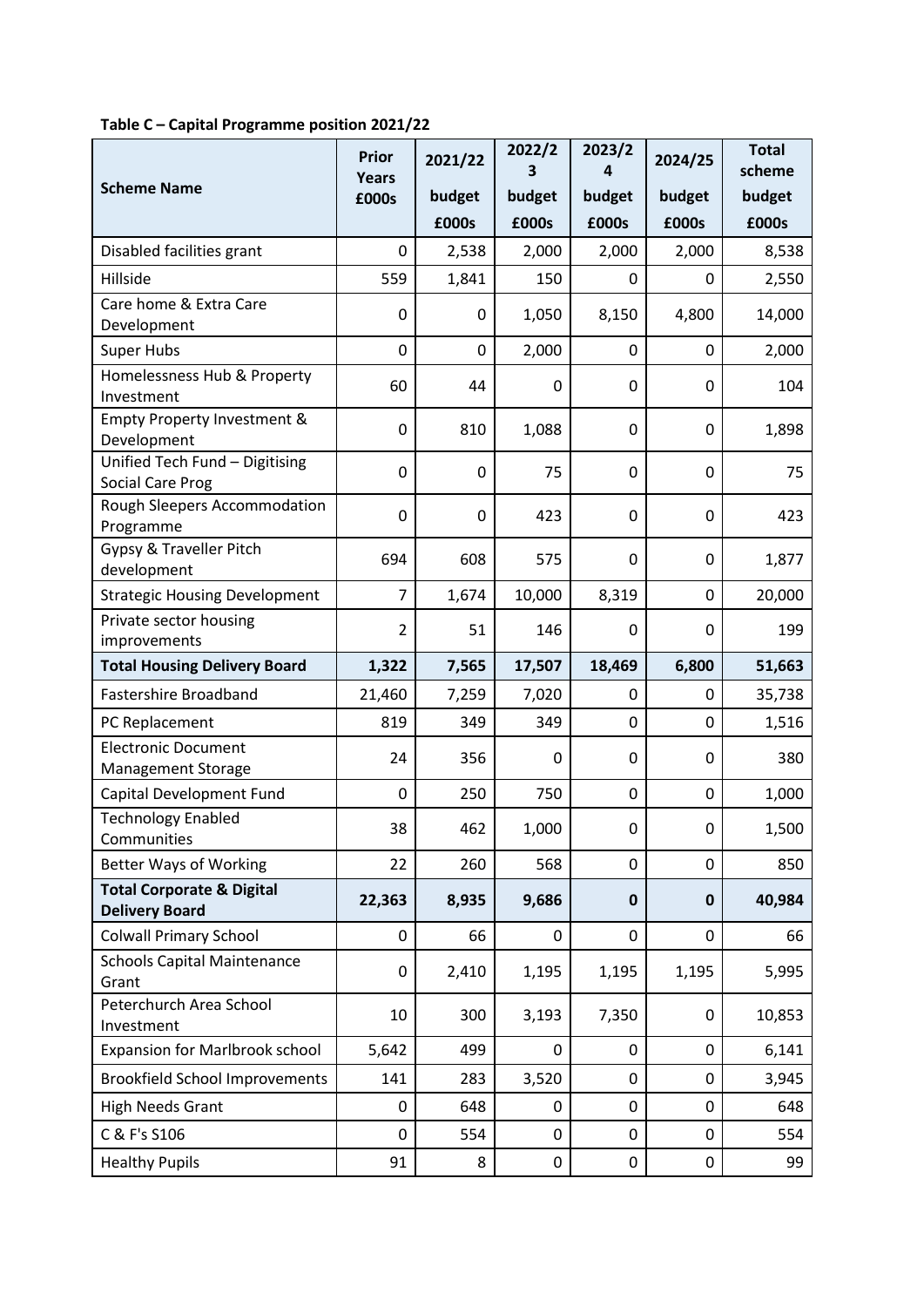| <b>Short Breaks Capital</b>                                                 | 19          | 99     | $\mathbf 0$      | $\overline{0}$ | $\mathbf 0$ | 118    |
|-----------------------------------------------------------------------------|-------------|--------|------------------|----------------|-------------|--------|
| <b>Basic Needs Funding</b>                                                  | 0           | 2,080  | 3,426            | 3,385          | 0           | 8,891  |
| Preliminary works to inform key<br>investment need throughout the<br>county | 35          | 481    | $\mathbf 0$      | 0              | 0           | 516    |
| <b>School Accessibility Works</b>                                           | 0           | 240    | $\boldsymbol{0}$ | $\mathbf 0$    | 0           | 240    |
| <b>Property Estate Enhancement</b><br>Works                                 | $\mathbf 0$ | 110    | $\mathbf 0$      | 0              | 0           | 110    |
| Leisure Centres                                                             | 221         | 147    | $\mathbf 0$      | $\mathbf 0$    | $\mathbf 0$ | 368    |
| Leisure Pool                                                                | 317         | 244    | $\mathbf 0$      | $\mathbf 0$    | 0           | 561    |
| <b>Estates Capital Programme</b><br>2019/22                                 | 1,439       | 3,835  | 1,628            | 0              | 0           | 6,902  |
| <b>Car Parking Strategy</b>                                                 | 151         | 95     | $\mathbf 0$      | $\mathbf 0$    | 0           | 246    |
| Upgrade of Hereford West Side<br><b>CCTV</b> cameras                        | $\mathbf 0$ | 27     | $\mathbf 0$      | 0              | $\mathbf 0$ | 27     |
| Upgrade of Herefordshire CCTV                                               | 156         | 28     | $\boldsymbol{0}$ | $\mathbf 0$    | 0           | 184    |
| Grange Court Loan                                                           | 0           | 359    | $\boldsymbol{0}$ | $\mathbf 0$    | 0           | 359    |
| <b>Hereford Library</b>                                                     | 142         | 203    | 0                | $\mathbf 0$    | 0           | 345    |
| Temporary school<br>accommodation replacement                               | $\mathbf 0$ | 450    | $\mathbf 0$      | 0              | 0           | 450    |
| <b>Total Schools &amp; Corporate</b><br><b>Property Delivery Board</b>      | 8,365       | 13,168 | 12,962           | 11,930         | 1,195       | 47,620 |
|                                                                             |             |        |                  |                |             |        |
| Local Transport Plan (LTP)                                                  | 0           | 15,466 | 15,466           | 15,466         | 15,466      | 61,864 |
| Pothole & Challenge Fund 20/21                                              | 5,311       | 2,363  | 0                | 0              | 0           | 7,674  |
| <b>Priority Flood Repair Works</b>                                          | 1,547       | 853    | 1,627            | $\mathbf 0$    | 0           | 4,027  |
| E & P's S106                                                                | 0           | 784    | 0                | $\mathbf 0$    | 0           | 784    |
| <b>Extra Ordinary Highways</b><br>Maintenance & Biodiversity Net<br>Gain    | 0           | 1,369  | 930              | $\mathbf 0$    | 0           | 2,299  |
| Investment in Infrastructure<br>Assets                                      | 943         | 1,057  | 0                | 0              | 0           | 2,000  |
| Highway asset management                                                    | 0           | 1,868  | $\mathbf 0$      | $\mathbf 0$    | 0           | 1,868  |
| <b>Total Highways Maintenance</b><br><b>Delivery Board</b>                  | 7,802       | 23,759 | 18,023           | 15,466         | 15,466      | 80,517 |
| <b>Integrated Wetlands</b>                                                  | 66          | 775    | 1,159            | $\pmb{0}$      | 0           | 2,000  |
| Marches Renewable Energy<br>Grant                                           | 159         | 261    | 0                | 0              | 0           | 420    |
| <b>Solar Photovoltaic Panels</b>                                            | 642         | 350    | 1,142            | $\mathbf 0$    | 0           | 2,134  |
| <b>SEPUBU Grant</b>                                                         | 76          | 101    | 255              | $\mathbf 0$    | 0           | 432    |
| Warm Homes Fund                                                             | 491         | 469    | 0                | 0              | 0           | 960    |
| <b>Schools Transport Route</b><br>Planning                                  | 74          | 16     | $\boldsymbol{0}$ | 0              | 0           | 90     |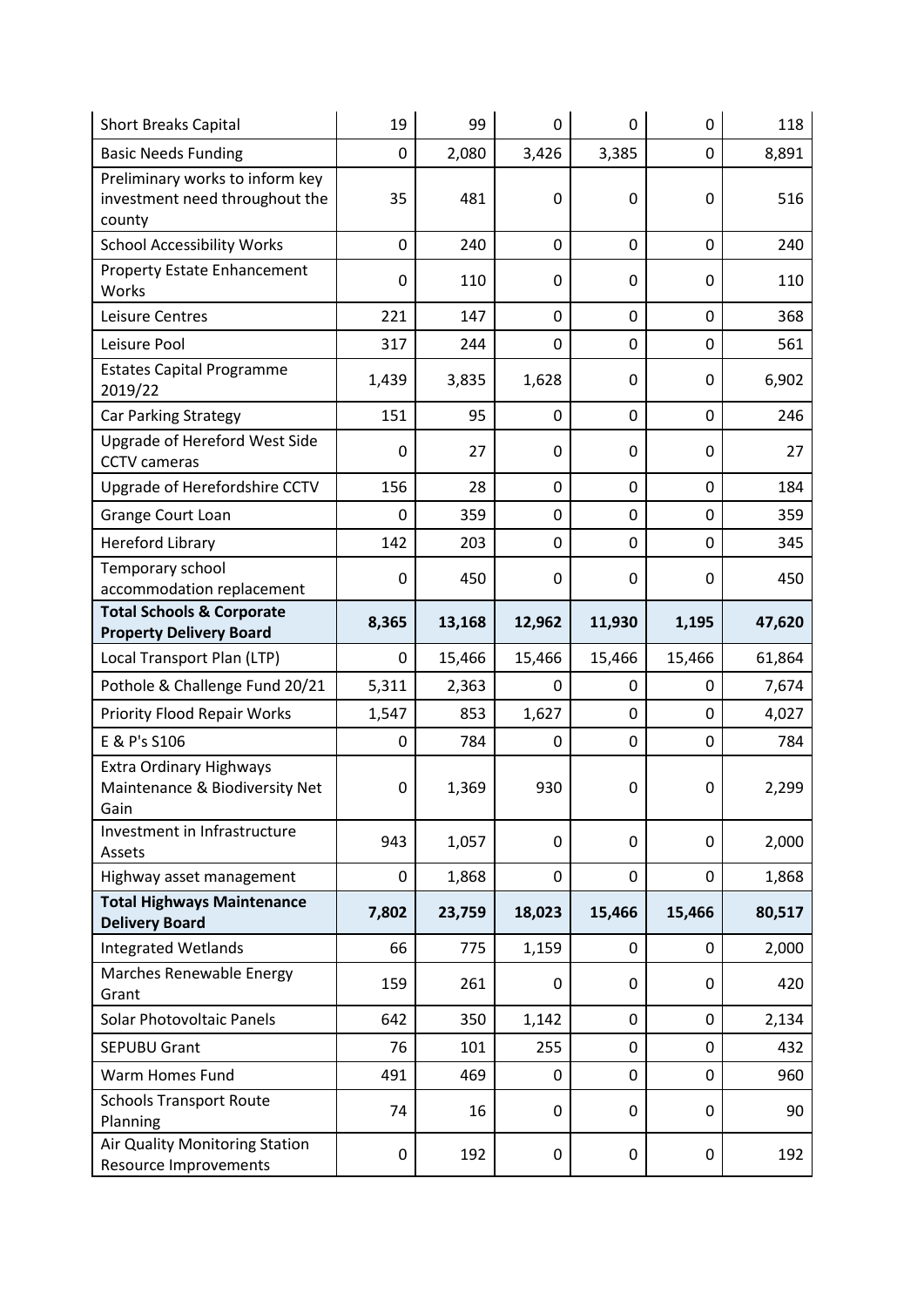| <b>Green Homes Grant - Local</b><br><b>Authority Delivery</b>                                 | $\mathbf 0$ | 1,820       | 0           | $\mathbf 0$      | 0           | 1,820  |
|-----------------------------------------------------------------------------------------------|-------------|-------------|-------------|------------------|-------------|--------|
| Sustainable Landscape<br><b>Sustainable Places</b>                                            | 163         | 31          | $\mathbf 0$ | $\mathbf 0$      | 0           | 195    |
| <b>Total Environment &amp;</b><br><b>Sustainability Delivery Board</b>                        | 1,671       | 4,016       | 2,556       | $\mathbf 0$      | $\mathbf 0$ | 8,243  |
| Hereford Enterprise Zone                                                                      | 12,111      | 2,336       | 500         | $\mathbf 0$      | 0           | 14,947 |
| Hereford Enterprise Zone -<br>Further funded dev                                              | 5,297       | 135         | 0           | $\boldsymbol{0}$ | 0           | 5,432  |
| Hereford Enterprise Zone -<br><b>Infrastructure Works</b>                                     | $\mathbf 0$ | 675         | $\mathbf 0$ | $\mathbf 0$      | 0           | 675    |
| Herefordshire Enterprise Zone<br><b>Shell Store</b>                                           | 6,923       | 393         | $\mathbf 0$ | $\mathbf 0$      | 0           | 7,316  |
| Marches Business Investment<br>Programme                                                      | 701         | 1,250       | 1,273       | 205              | $\mathbf 0$ | 3,428  |
| <b>Employment Land &amp; Incubation</b><br>Space in Market Towns                              | 341         | $\mathbf 0$ | 9,265       | 10,350           | 745         | 20,701 |
| Leominster Heritage Action<br>Zone                                                            | $\mathbf 0$ | 1,009       | 2,217       | 374              | 0           | 3,600  |
| Safer Streets / CCTV                                                                          | $\mathbf 0$ | 278         | 0           | $\mathbf 0$      | 0           | 278    |
| Stronger Towns Fund - Hereford<br>Museum & Art Gallery<br>Redevelopment                       | $\mathbf 0$ | 250         | $\mathbf 0$ | $\mathbf 0$      | $\mathbf 0$ | 250    |
| <b>Stronger Towns Fund - Maylord</b><br>Orchard Redevelopment and<br>Learning Resource Centre | $\mathbf 0$ | 150         | $\mathbf 0$ | $\mathbf 0$      | $\mathbf 0$ | 150    |
| Development Partnership<br>activities                                                         | 10,415      | 346         | 4,422       | 5,418            | 0           | 20,600 |
| <b>Total Economic Development</b><br><b>Delivery Board</b>                                    | 35,788      | 6,822       | 17,677      | 16,346           | 745         | 77,378 |
| <b>Hereford City Centre Transport</b><br>Package                                              | 34,042      | 1,789       | 1,880       | 2,940            | $\mathbf 0$ | 40,651 |
| <b>Hereford City Centre</b><br>Improvements (HCCI)                                            | 178         | 1,925       | 2,947       | 950              | 0           | 6,000  |
| Hereford ATMs and Super Cycle<br>Highway                                                      | $\mathbf 0$ | 1,000       | 0           | 0                | 0           | 1,000  |
| <b>Emergency Active travel Fund</b>                                                           | 19          | 119         | 0           | $\pmb{0}$        | 0           | 137    |
| Passenger Transport Fleet<br>(Electric)                                                       | 0           | $\mathbf 0$ | 7,800       | 15,600           | 15,600      | 39,000 |
| <b>Total Transport &amp; Place Making</b><br><b>Delivery Board</b>                            | 34,239      | 4,832       | 12,627      | 19,490           | 15,600      | 86,788 |

| Total | 111,550 |  |  |  | 39,806 | 393,192 |
|-------|---------|--|--|--|--------|---------|
|-------|---------|--|--|--|--------|---------|